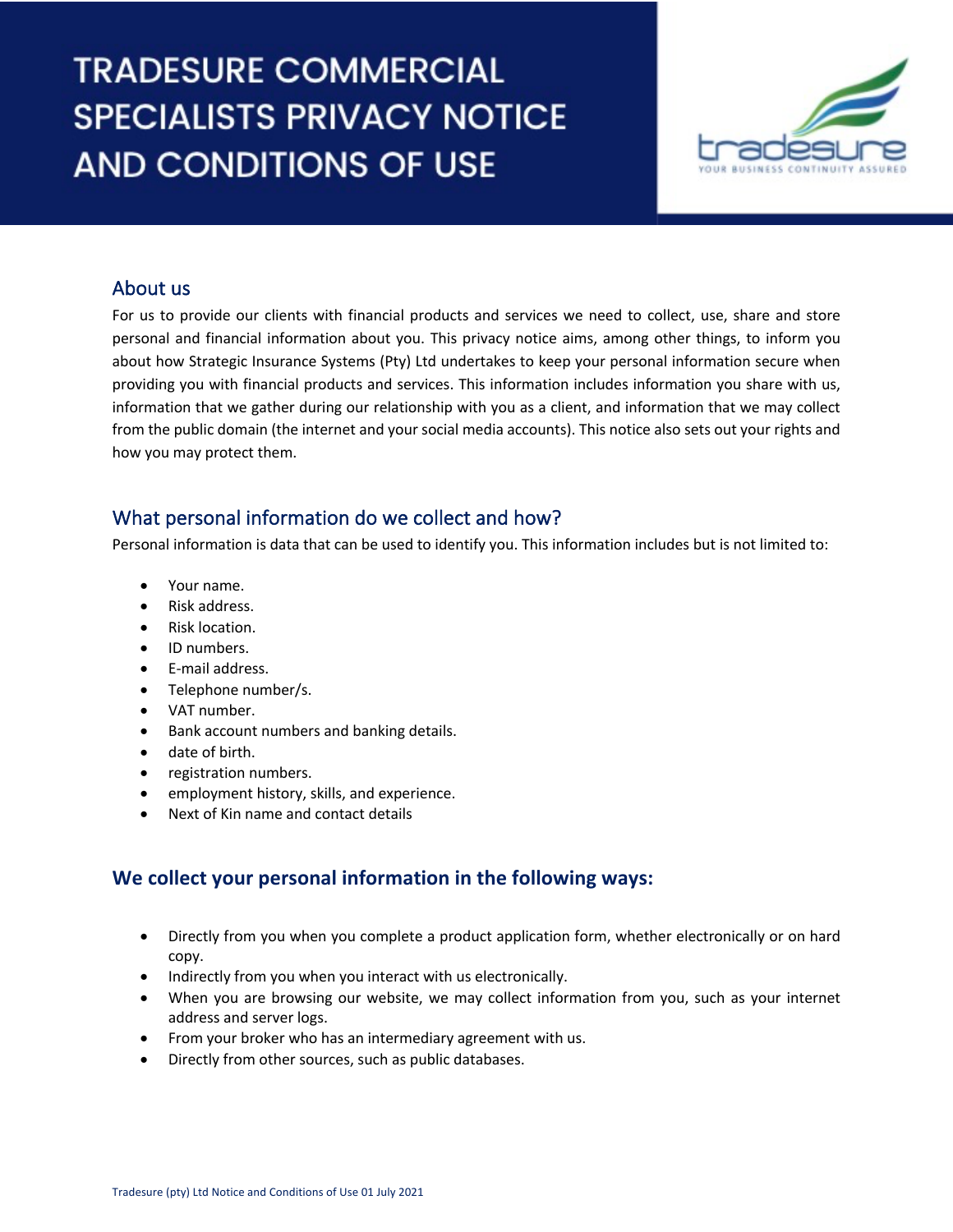## How we use your personal information

We may use your Personal Information to:

- Communicate with you and others as part of our business.
- Send you important information regarding changes to our policies, other terms and conditions, our website and other administrative information.
- Make decisions about whether to provide insurance; provide insurance and assistance services, including claim assessment, processing, and settlement; and, where applicable, manage claim disputes.
- Prevent, detect, and investigate crime, including fraud and money laundering, and analyse and manage other commercial risks.
- Carry out market research and analysis, including satisfaction surveys.
- Provide marketing information to you (including information about other products and services offered by selected third-party partners) in accordance with preferences you have expressed.
- Identify you to anyone to whom you send messages through our website.
- Resolve complaints, and handle requests for data access or correction.
- Comply with applicable laws and regulatory obligations such as those relating to anti-money laundering and anti-terrorism; comply with legal process; and respond to requests from public and governmental authorities.
- Establish and defend legal rights; protect our operations or insurance business partners, our rights, privacy, safety, or property, you or others; and pursue available remedies or limit our damages.
- To detect and prevent fraud and crime.
- To detect and prevent money laundering.
- To meet our obligations under an agreement with you.

We may record and monitor any communications between you and us and use these to verify your instructions to us, to analyse, assess and improve our services to clients, and for training and quality purposes.

We will not sell your information to third parties and will only market to you in accordance with our legal obligations and your marketing preference, using the communication method you chose.

We may communicate with you by post, phone, SMS, email and other electronic media, about products that may be of interest to you. You may ask us to stop or start sending you marketing messages by informing us in writing.

It is your right to refuse to provide personal information, but you must keep in mind that this refusal may limit our ability to provide the required financial services to you.

We will not use information collected about you for marketing purposes you have not consented to.

Should we make use of third-party data providers, we will ensure that such providers have obtained the required consent to share the information with Strategic Insurance Systems.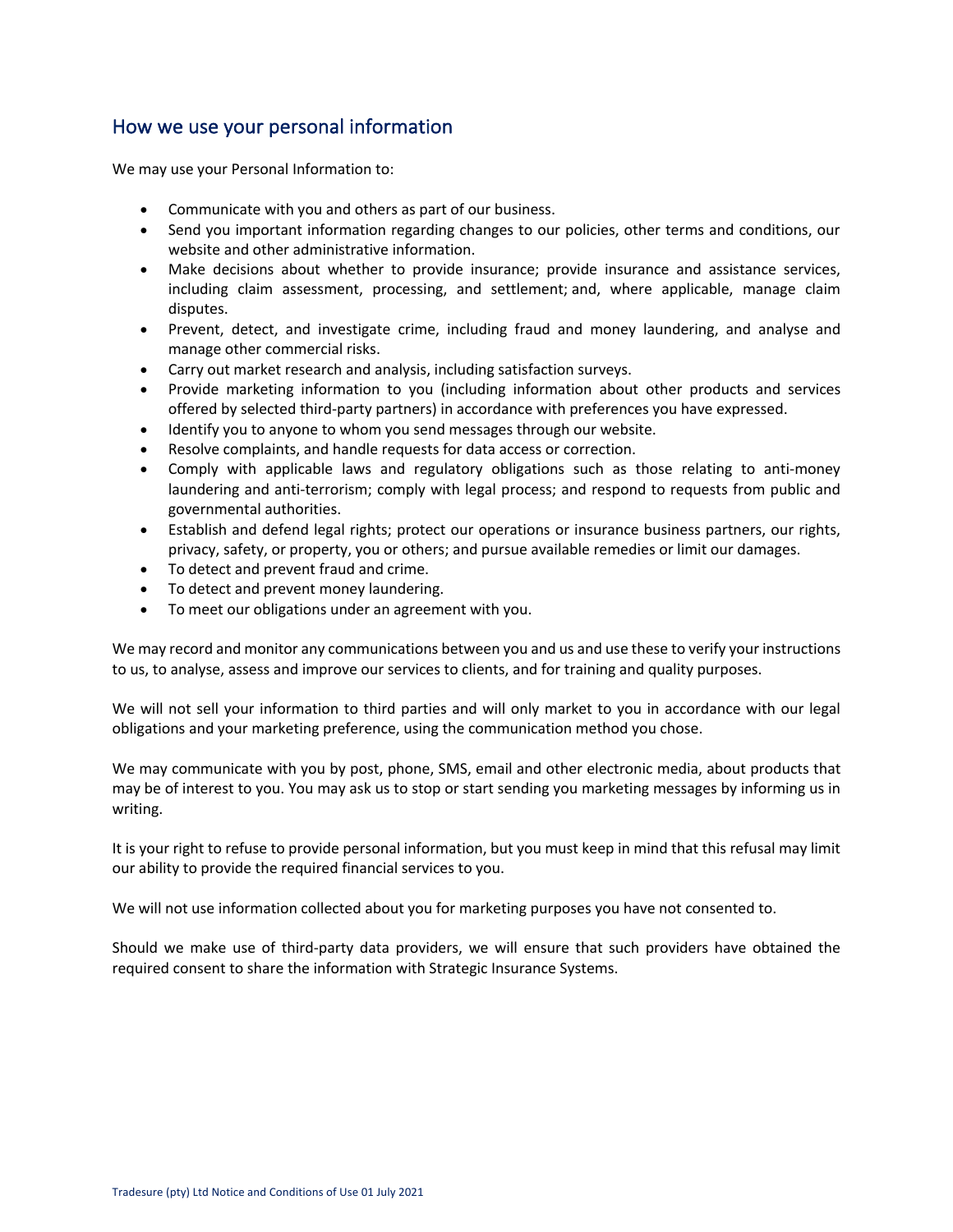# To whom will we disclose your information?

We will disclose your personal information to third parties only under the following circumstances:

- We have your consent to do so.
- We are required to do so by law.
- It is necessary to protect our legitimate interest, your legitimate interest, or the legitimate
- interest of a third party to whom the information is supplied.
- It is in the public interest to do so.
- We must meet tax reporting requirements.
- We are ordered to do so by a court of law.

Protecting Strategic Insurance Systems's interests may sometimes require the disclosure of specific client information to third parties.

#### **Security**

We are committed to ensuring that your information is secure. To prevent unauthorised access or disclosure, we have put in place suitable physical, electronic, and managerial procedures to safeguard and secure the information we collect.

We take every reasonable precaution to protect your personal information from theft, unauthorised access, and disruption of services. Our security controls are designed to maintain an appropriate level of data confidentiality, integrity, and availability. We regularly test our website, data centres, systems, and other assets for security vulnerabilities.

#### Retention

We will retain your information only for as long as we need it, given the purpose for which it was collected, or as required by law (including tax legislation) and any other statutory obligations (including anti-moneylaundering and counter-terrorism requirements). Your information may be retained for varying periods from the end of our relationship, depending on regulatory requirements.

We will take all reasonable steps to destroy or de-identify the personal information that we hold when it is no longer required, should we retain your personal information for historical, statistical or research purposes.